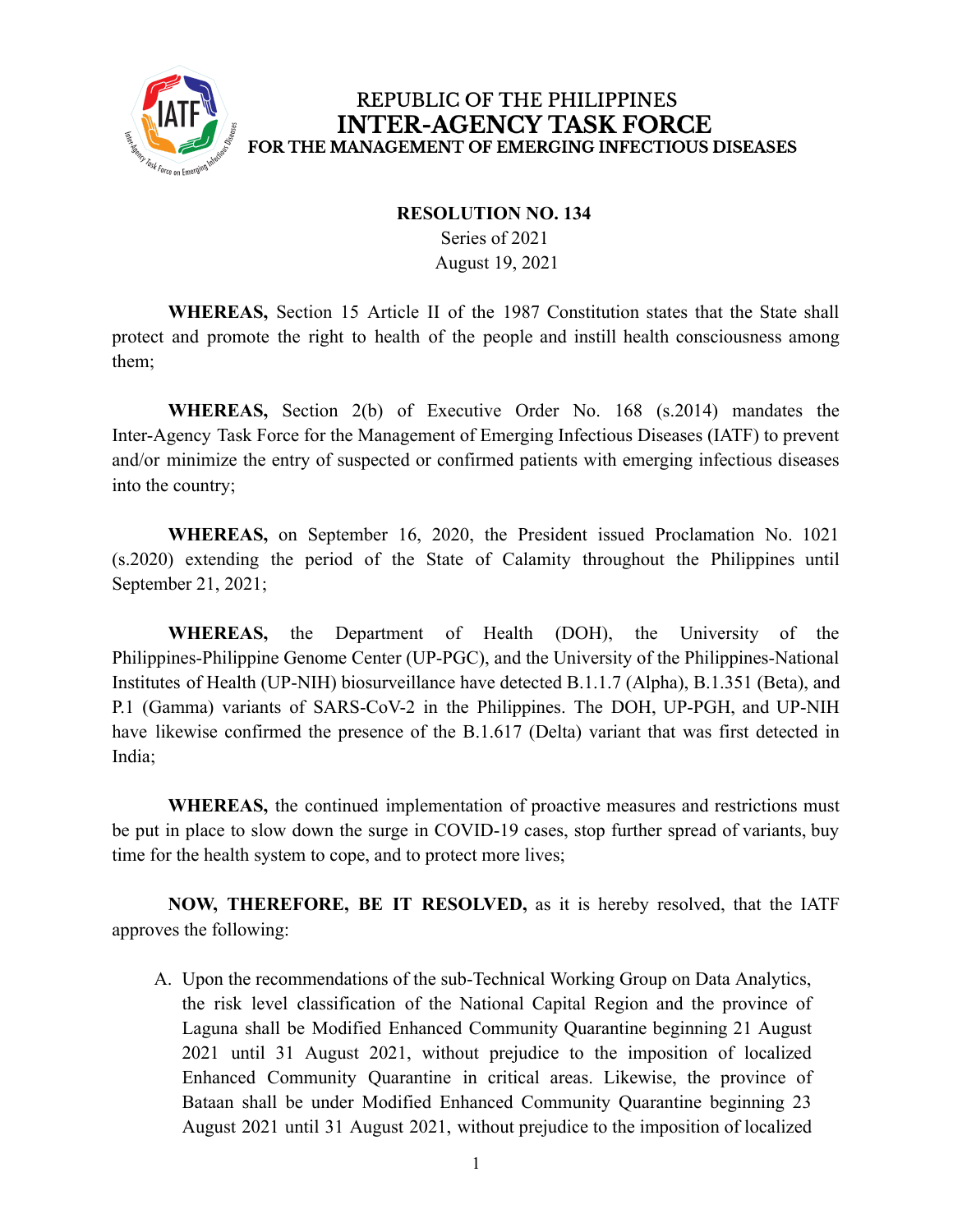

REPUBLIC OF THE PHILIPPINES **INTER-AGENCY TASK FORCE** FOR THE MANAGEMENT OF EMERGING INFECTIOUS DISEASES

Enhanced Community Quarantine in critical areas. The local government units of the aforementioned areas are directed to improve their vaccination rates, their Prevent-Detect-Isolate-Treat-Reintegrate (PDITR) strategies, and their observance and compliance to Minimum Public Health Standards (MPHS). During this period, the following guidelines shall be observed in the aforementioned areas:

- 1. Indoor and *al fresco* dine-in services, and personal care services including beauty salons, beauty parlors, barbershops, and nail spas shall not be allowed.
- 2. Pastors, priests, rabbis, imams, or other religious ministers and their assistants may conduct religious services performed through online video recording and transmission, necrological services, wakes, inurnment, and funerals, and they shall be allowed to move for such purposes. Corollarily, immediate family members of the deceased who died of causes other than COVID-19 shall be allowed to move from their residences to attend the wake or interment of the deceased upon satisfactory proof of their relationship with the latter, fully complying with the prescribed minimum public health standards for the duration of the activity.
- 3. Other provisions of the Omnibus Guidelines on the Implementation of Community Quarantine in the Philippines, as amended, not affected by the foregoing shall continue to be in effect.
- B. Upon the recommendations of the Technical Working Group, the national digital certificate for COVID-19 vaccinations shall be known as "VaxCertPH". For this purpose, a sub-Technical Working Group is hereby constituted to be composed of the Department of Information and Communications Technology as the lead agency, and the Department of Health, the Department of the Interior and Local Government, the Department of Foreign Affairs, the Department of Tourism, the Department of Transportation, the Department of Labor and Employment, the National Privacy Commission, and such other agencies as the lead agency may deem appropriate to be included as members, to design, deploy, support, and recommend to the IATF relevant policies as it relates to the "VaxCertPH."

**RESOLVED FURTHER,** that the Chairperson and the Co-Chairperson shall be duly authorized to sign this Resolution for and on behalf of the Inter-Agency Task Force.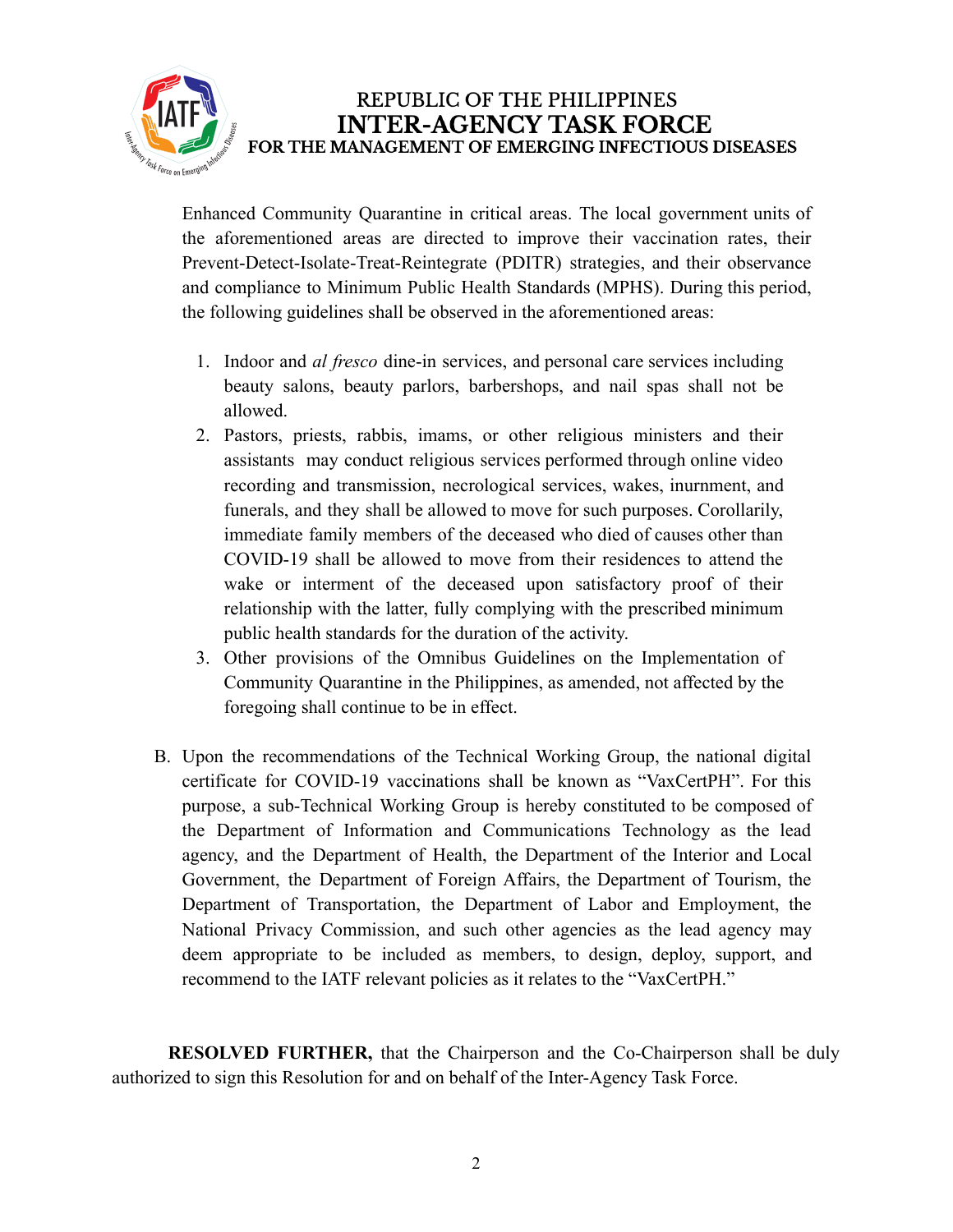

## REPUBLIC OF THE PHILIPPINES INTER-AGENCY TASK FORCE<br>FOR THE MANAGEMENT OF EMERGING INFECTIOUS DISEASES

**APPROVED** during the 134th Inter-Agency Task Force Meeting, as reflected in the minutes of the meeting, held this August 19, 2021, via video conference.

**KARLO ALEXEI B. NOGRALES** Secretary, Office of the Cabinet Secretariat IATF Co-Chairperson